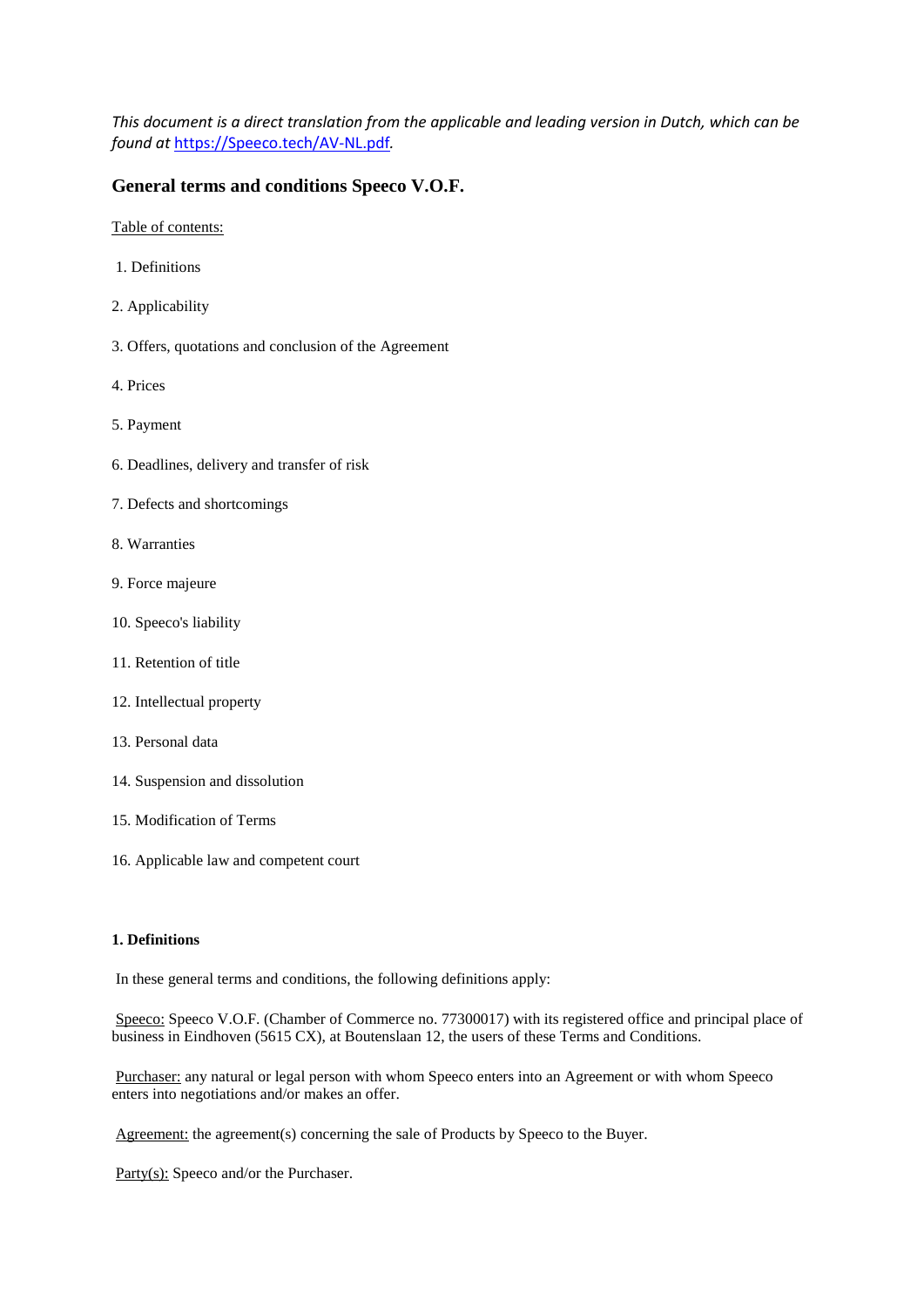Products: the goods, however named or indicated, that are offered by Speeco (whether or not in the webshop) and/or that are delivered to the Buyer on the basis of an Agreement.

Conditions: the present general terms and conditions of Speeco.

# **2. Applicability**

2.1. All offers, quotations and Agreements are exclusively subject to these Terms and Conditions. Additional or deviating provisions from these Terms and Conditions only apply if the Parties have agreed this in writing. These Terms and Conditions also apply to any future legal relationships between Speeco and the Purchaser.

2.2. If the Buyer applies its own general (purchase) conditions with stipulations deviating from the Terms and Conditions, Speeco will explicitly reject these.

2.3. Insofar as any provision or part of a provision of these Terms and Conditions is declared wholly or partly ineffective for any reason whatsoever, this does not affect the binding nature of the remaining provisions of the Terms and Conditions and/or the remaining part of the relevant provision. The parties will enter into consultations in good time to replace (the part of) the provision declared ineffective.

### **3. Offers, quotations and conclusion of the Agreement**

3.1. All offers and quotations of Speeco are without obligation, unless explicitly stated otherwise. No rights can be derived by the Customer from printing errors, inaccuracies and changes.

3.2. Agreements (as well as changes thereto) are concluded by written and/or electronic (order) confirmation from Speeco. An Agreement may also be concluded because Speeco gives or has given full or partial execution of the order placed by the Buyer without prior (written/electronic) confirmation. In that case, the Customer always bears the risk for the execution of the Agreement and the costs and damages incurred as a result thereof.

3.3. For Agreements for which no offer or quotation is sent in terms of nature and scope, the invoice is deemed to display the Agreement correctly and completely.

3.4. Speeco has the right at all times to refuse orders and/or to attach further conditions to the delivery.

3.5. Speeco's offers and quotations do not automatically apply to future legal relationships between Speeco and the Customer. The latter cannot derive any rights from previous quotations and offers.

### **4. Prices**

4.1. All prices for the delivery of Products are expressed in Euros (€) in Speeco's offers and quotations and exclusive of turnover tax (VAT) and import costs, unless expressly stated and/or agreed otherwise.

4.2. Speeco has the right at all times to increase the prices charged by Speeco in the event of an increase in costdetermining components, regardless of their foreseeability. Cost-determining components include (nonexhaustively): cost increases resulting from an increase or change in wages, charges, tax rates, duties, fees, freight, levies, prices of raw materials and energy, exchange rate changes, cost price increases of other suppliers in the chain and/or legislative changes. Such a price increase does not entitle the Customer to dissolve the Agreement. The price increase only applies to those parts of the Agreement that have not yet been executed.

4.3. If a Product is (temporarily) unavailable, the Customer will receive notification of this no later than one month after receipt of the order. In that case, the customer can cancel the order free of charge. If the Purchaser has already paid Speeco for the Product, the amount paid will be refunded to the Purchaser or set-off will take place against outstanding claims of Speeco and the Purchaser. In such cases, Speeco does not owe any compensation.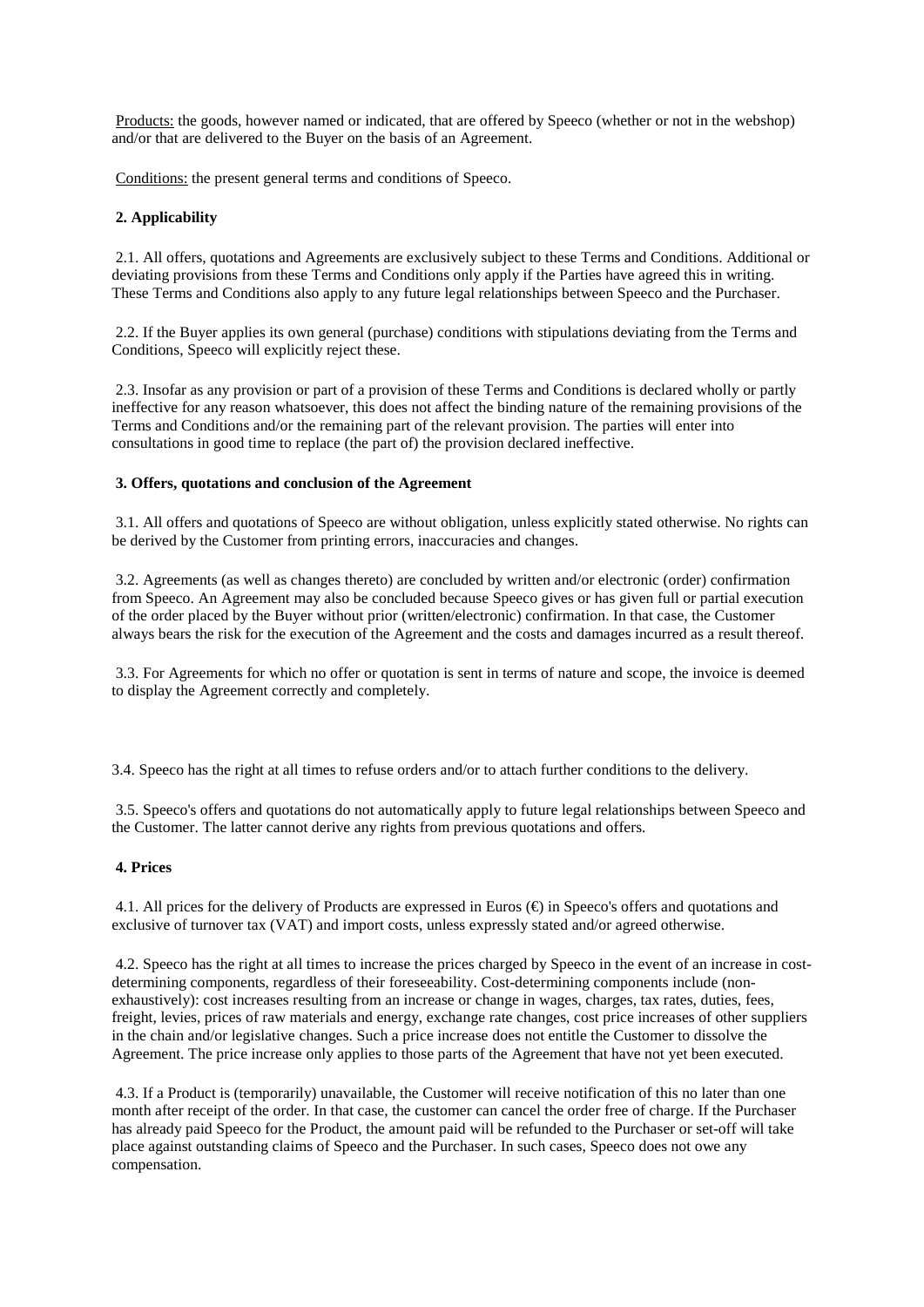# **5. Payment**

5.1. Payments must be made within the payment terms indicated on the invoice. Insofar as no explicit agreements have been made, the Customer must pay the amount within 30 days after the invoice date. In the absence of payment, the Customer is in default by operation of law, without any summons or prior notice of default being required.

5.2. If the Customer does not pay the amount owed by him on time, he will owe interest of 1.5% per month on the (invoice) amount from the due date of the invoice until the moment of full payment, unless the statutory (commercial) interest is higher, in which case the highest interest applies.

5.3. All judicial and extrajudicial costs incurred in collecting any claim against the Buyer, including the costs of engaging lawyers, bailiffs and collection agencies, shall be borne by the Purchaser, without Speeco having to notify this in advance. The extrajudicial costs amount to at least 15% of the invoice amount(s), with a minimum of €750,-.

5.4. Speeco is entitled to demand advance payment and/or security from the Customer prior to delivery. If the Purchaser does not (timely) comply with this request, Speeco is entitled to dissolve the Agreement. In such cases, Speeco is entitled to compensation. The Customer cannot assert any right with regard to the fulfilment of the Agreement, insofar as he has not paid the advance payment and/or security.

5.5. Payments by the Customer shall be intended successively to settle any extrajudicial collection costs due, the judicial costs, the interest due and only then in order of age the outstanding principal sums, regardless of indications to the contrary from the Customer.

5.6. Without Speeco's express consent, the Purchaser is not permitted to suspend, set off and/or compensate its payment obligation(s) towards Speeco against any other claim by the Buyer against Speeco, for whatever reason.

#### **6. Deadlines, delivery and transfer of risk**

6.1. The periods specified by Speeco within which Products will be delivered are always indicative and do not count as deadlines for Speeco, unless expressly agreed otherwise in writing.

6.2. Speeco is only in default after the late delivery of Products after it has been given written notice of default by the Purchaser, even if a (fatal) period has been agreed.

6.3. In the event of force majeure and/or delay due to – whether or not culpable – acts or omissions of the Client or a third party, the delivery period will be extended by (at least) the duration of the delay.

6.4. If the Buyer does not purchase the Products on time and/or does not provide Speeco with sufficient information for the timely delivery of the Products, the Buyer is in default by operation of law and all costs arising as a result thereof will be borne by the Buyer, including the costs for storage. Speeco is entitled to recover from the Buyer all damage it suffers as a result of not (being able to) deliver at the agreed place and/or time.

6.5. Speeco is authorised to deliver orders in parts. Speeco may invoice each part separately and charge it to the Customer. The Customer is obliged to pay these invoices in accordance with what is stipulated in these terms and conditions.

6.6. From the time of delivery, the delivered goods are at the expense and risk of the Customer.

### **7. Defects and shortcomings**

7.1. The Customer is obliged to examine and/or inspect the Products upon delivery. If the Purchaser finds visible defects, the Purchaser must report this to Speeco within 7 days of discovery, but no later than 14 days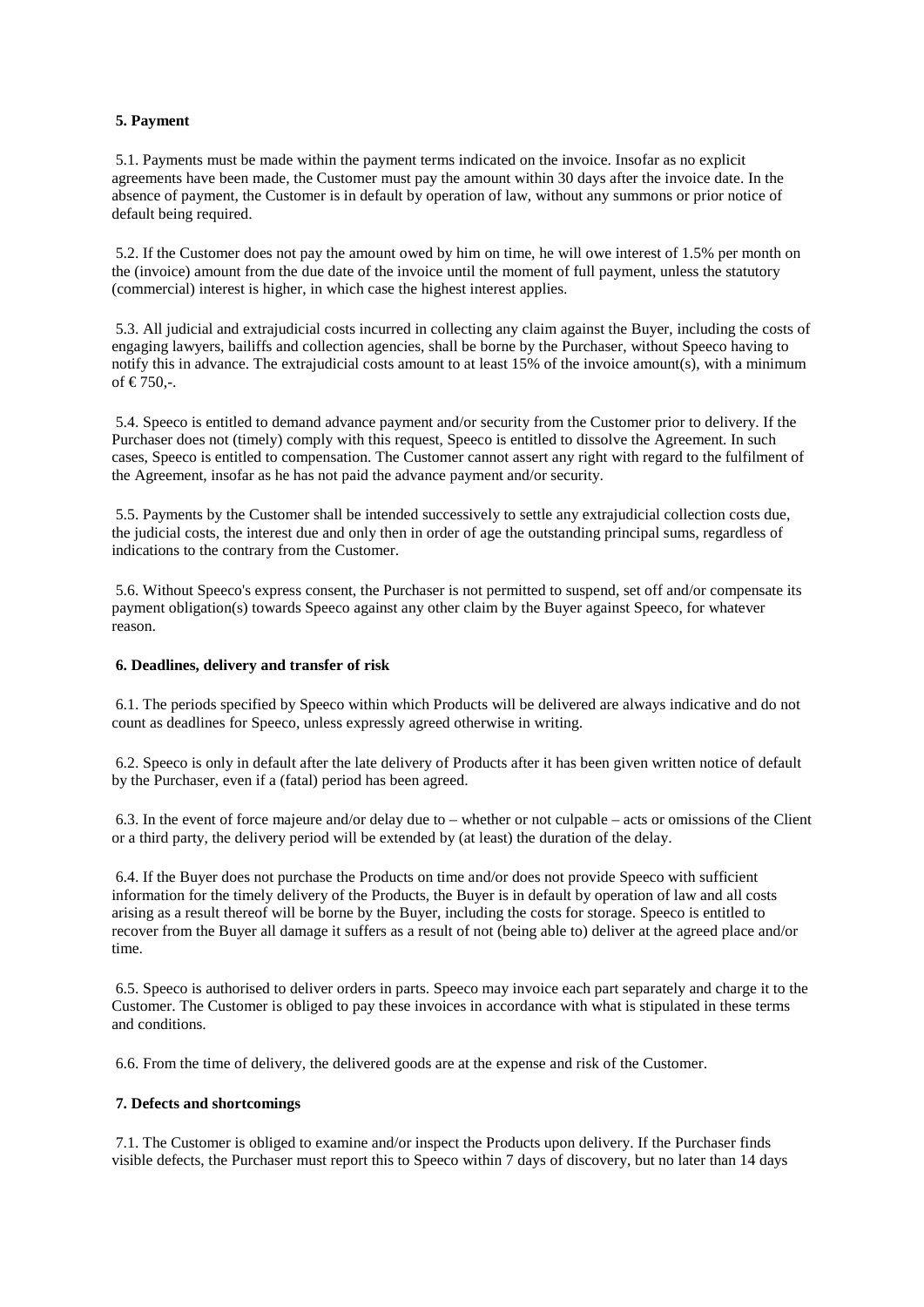after delivery. If the Purchaser fails to do so, it shall be deemed that the Purchaser has approved the delivered goods and any claim against Speeco in respect of those visible defects and/or shortcomings has lapsed.

7.2. With regard to non-visible defects and/or shortcomings, the Purchaser must immediately, at least within 7 days of discovery thereof, notify Speeco in writing. If the Purchaser fails to do so, any claim against Speeco in respect of those defects and/or shortcomings shall lapse.

7.3. With regard to errors and/or inaccuracies in Speeco's invoices, the Buyer must report them in writing within 7 days of the invoice date. If the Purchaser fails to do so, any claim against Speeco in respect of the errors and/or inaccuracies in the invoice shall lapse and shall be deemed to be correct and complete.

7.4. Minor and customary deviations with regard to the Products do not suspend the (payment) obligation (s) of the Customer with regard to these and any other deliveries. In such cases, the Customer is also not entitled to set-off.

# **8. Warranties**

8.1. If Speeco grants a guarantee(s) for material and/or manufacturing defects, a successful appeal to those guarantee(s) shall only mean that Speeco will, at its option, repair and/or replace the Products in question, or refund a reasonable part of the purchase price paid by the Buyer to be determined by Speeco.

8.2. The Buyer cannot derive any rights from Speeco's warranty(s) other than those mentioned in paragraph 1 of this article, in particular the right to any compensation for damage caused by the use of the Products.

8.3. If the Purchaser does not, not properly or not timely comply with any (payment) obligation arising for him from the Agreement concluded with Speeco, then any (claim) right of the Buyer with regard to the agreed guarantee(s) will lapse.

#### **9. Force majeure**

9.1. In the event of force majeure on the part of Speeco, Speeco is entitled to suspend the performance of the Agreement for the duration of the force majeure, or to dissolve the Agreement in whole or in part. Speeco is free to make this choice and can do so without judicial intervention and without Speeco being obliged to pay any compensation. If Speeco has already partially fulfilled its obligations upon the occurrence of the force majeure, it is entitled to invoice the part already delivered separately and the Buyer is obliged to pay this invoice.

9.2. Force majeure is understood to mean, among other things, in addition to what is understood in the law and jurisprudence in this regard, any circumstance independent of Speeco's will, whether or not foreseeable at the time of the conclusion of the Agreement, which permanently or temporarily prevents and/or makes it difficult to comply with the Agreement. Force majeure includes (*but is not limited* to): wars, floods, epidemics, the scarcity of materials, raw materials, equipment and tools, the lack of supplies necessary for Speeco (including raw materials, goods, water and electricity), the withdrawal of permits, lack of workers and/or personnel, strikes, unworkable situations as a result of (extreme) weather conditions and serious disruptions in (the (sub)suppliers/contractors of) Speeco. The aforementioned applies regardless of whether one of the circumstances occurs in the Netherlands or in another country.

9.3. If, due to force majeure, the delivery of Products has been suspended for more than two months, the Customer is entitled to dissolve the Agreement. In that case, Speeco retains the right to compensation for the Products it delivers/produces and Speeco will not owe any compensation for damages.

#### **10. Speeco's liability**

10.1. Speeco is not liable for damage, of whatever nature, caused by incorrect and/or incomplete information provided by or on behalf of the Buyer.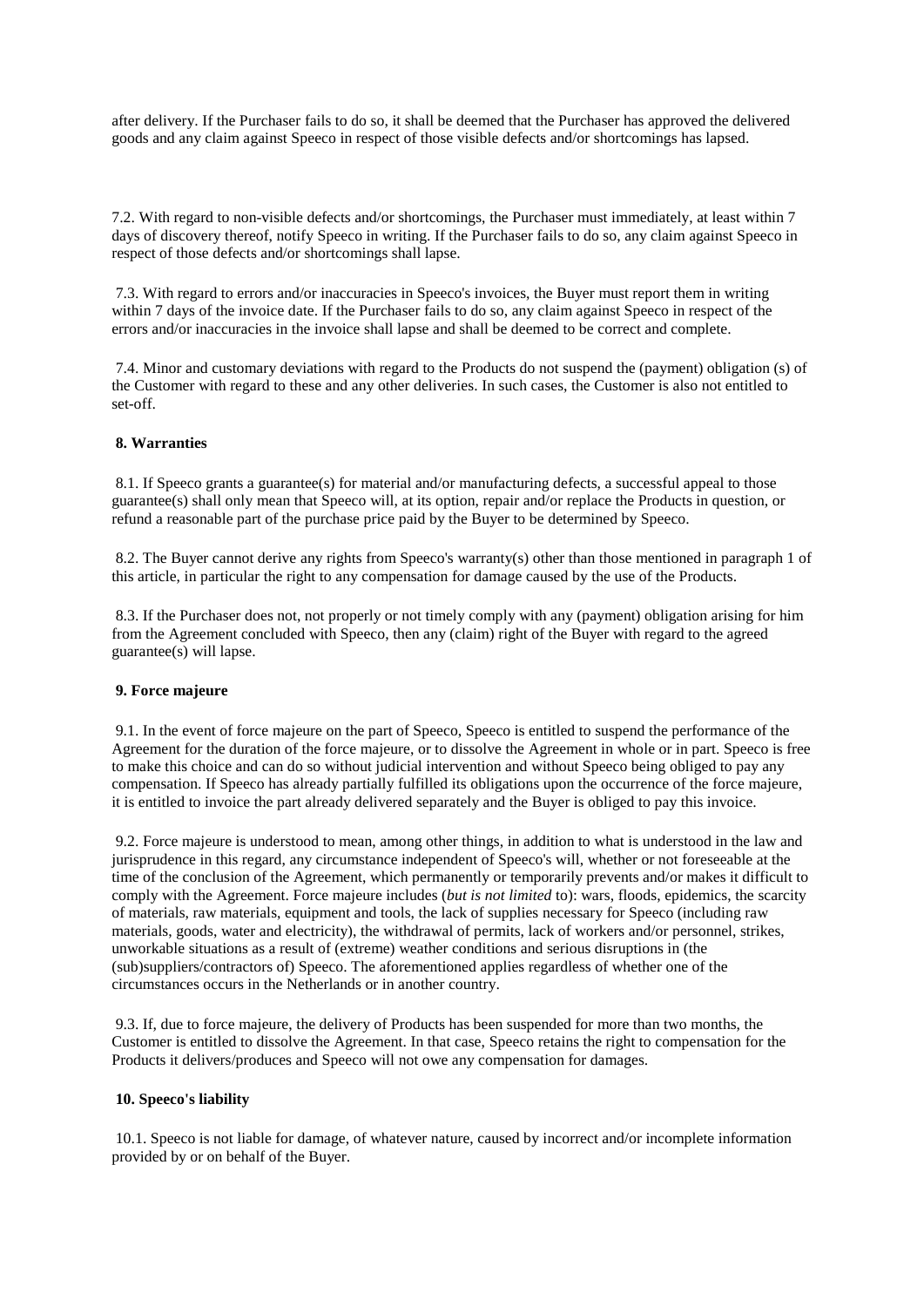10.2. Speeco is also not liable for damage, of whatever nature, caused by unauthorized and/or negligent use or maintenance of the Products delivered by Speeco.

10.3. Speeco's liability shall at all times be limited to repairing and/or replacing the Delivered Products, or refunding a reasonable part of the purchase price to be determined by Speeco. Speeco is free to choose one of the aforementioned options.

10.4. The extent of the damage to be compensated by Speeco is limited to compensation for only the direct damage related to an attributable shortcoming in the performance of the Agreement. A shortcoming on the part of Speeco is only attributable if there is intent or gross negligence on the part of a Speeco manager. Direct damage is exclusively understood to mean the reasonable costs to have the defective Products comply with the Agreement.

10.5. Speeco is never liable for any form of indirect damage, including but not limited to consequential damage, for example consisting of direct or indirect trading loss, stagnation damage, delay damage, loss of profit and loss of orders or (business) data.

10.6. Compensation to be paid by Speeco shall never exceed the amount paid out by its insurer in any case. In cases where the insurer does not pay out or in the event that an insurance is missing, the direct damage to be compensated will be maximized on the basis of the invoice value of the defective Product in question, but this compensation will in no case exceed  $\epsilon$ 2,500,-.

10.7. Any liability of Speeco shall lapse if the Buyer (re)sells and/or delivers, mixes, modifies, repairs, processes or otherwise identifies the Products with other items so that they can no longer be individualised, insofar as this is not done in the context of the regular exercise of a profession or business.

10.8. Any right of action against Speeco – including claims for damage or repair – shall lapse if the defect, defect and/or damage is not reported to Speeco within one year of the delivery or delivery of the Products. This does not affect what is stipulated in Article 6:89 of the Dutch Civil Code.

10.9. The Buyer indemnifies Speeco against all claims from third parties that are directly or indirectly related to the performance of the Agreement.

### **11.1. Retention of title**

11.1. All Products delivered by Speeco remain the property of Speeco until the moment of full payment of what Speeco has to claim from the Buyer under the Agreement. This also includes interest, costs and claims due to the customer's failure to comply with the Agreement.

11.2. The Customer is not entitled to dispose of, rent, pledge or otherwise encumber the Products subject to retention of title, in whole or in part, other than in the context of its normal business operations, for the benefit of third parties. In the event of a violation of this, the price due, regardless of any payment agreements, is immediately and fully due and payable.

#### **12. Intellectual property**

12.1. All (information contained in) offers, quotations, designs, (3D) models, images, photographs, drawings, samples, samples, Products and the related intellectual or industrial property rights are held exclusively by Speeco and/or its licensors. This is no different if these documents, materials and/or Products have been developed before or during the execution of the Agreement. The Purchaser is not permitted to reproduce, publish, use, hand over to third parties and/or make available for inspection, in whole or in part, the aforementioned documents and materials without Speeco's prior written consent.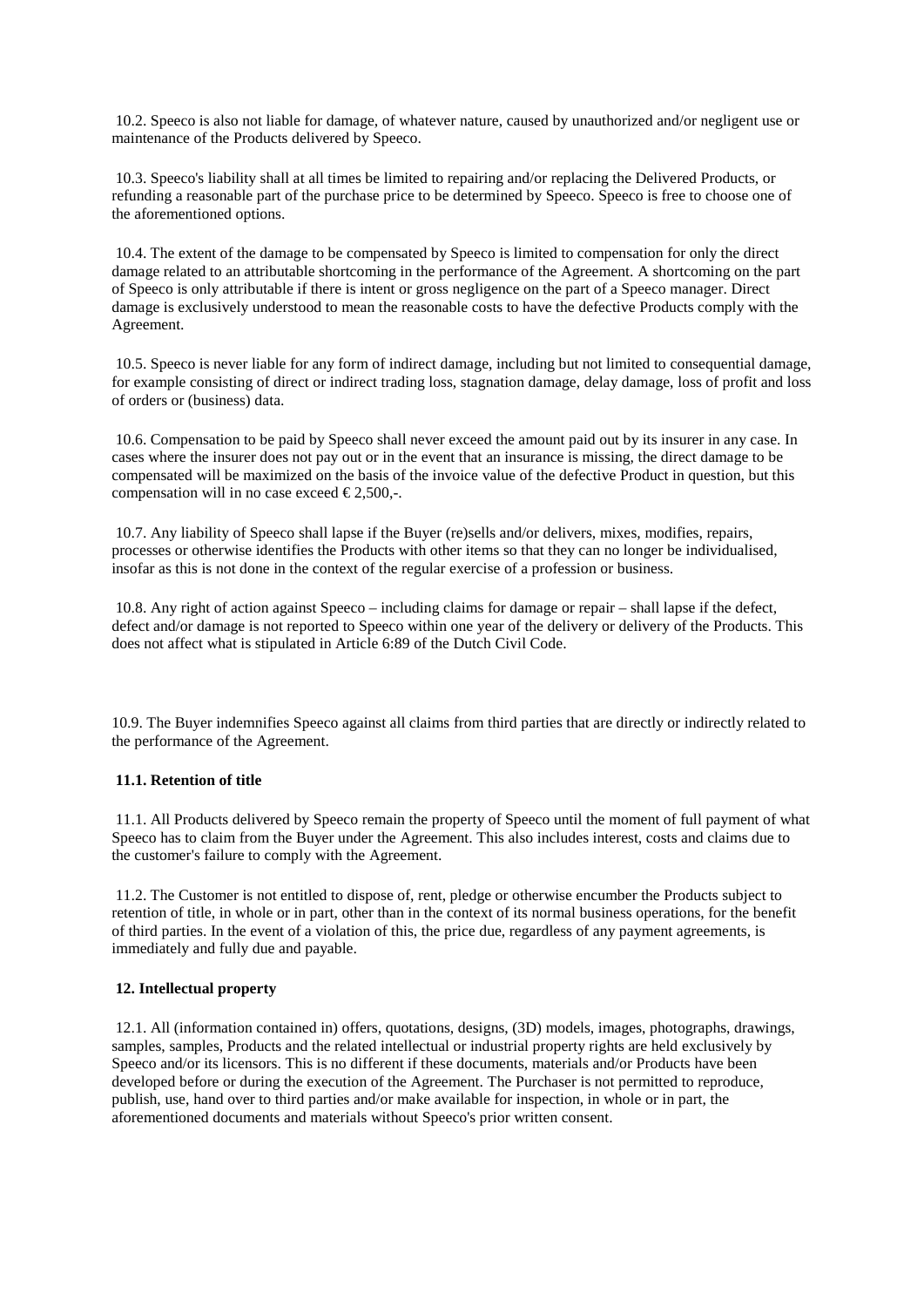12.2. The Purchaser is not permitted to remove, change or affix any indication concerning intellectual or industrial property rights to documents and/or materials provided by Speeco before and during the performance of the Agreement.

12.3. Speeco does not guarantee in any way that the Products it delivers do not infringe any (un)registered intellectual property right of third parties.

# **13. Personal data**

13.1. In the context of the execution of the Agreement, personal data may be exchanged between the Parties. Speeco and the Customer are obliged to treat this data confidentially in accordance with the General Data Protection Regulation (GDPR) and any related laws and regulations. The Customer shall not require any personal data from Speeco that Speeco is not permitted to provide on the basis of the applicable laws and regulations and vice versa.

13.2. Speeco and the Purchaser must comply with all applicable laws and regulations with regard to the protection of personal data when carrying out their obligations under the Agreement. Speeco and the Purchaser will take appropriate technical and organisational measures to protect the personal data against unlawful processing activities. Those measures should ensure an adequate level of protection, taking into account the nature of the personal data, the risks associated with the processing, the state of the art and the reasonable costs of taking such measures.

13.3. The Purchaser guarantees that it will only provide personal data to Speeco if and insofar as the Customer is entitled to do so and/or has received the necessary permission for this from the data subjects.

13.4. The Purchaser indemnifies Speeco against any claim by third parties in connection with a breach by the Buyer of what is stipulated in this article of the Terms and Conditions. The Customer must also reimburse the related costs incurred by Speeco.

# **14. Suspension and dissolution**

14.1. Speeco is entitled, without notice of default and without judicial intervention, to suspend the execution of the Agreement, or to dissolve it in whole or in part, without being obliged to pay any compensation or guarantee and without prejudice to its other rights in the following cases:

(i) if the Customer fails to comply with any obligation arising for him from the Agreement concluded with Speeco or a related Agreement;

(ii) when there is a well-founded fear that the Customer is or will not be able to fulfil its obligations towards Speeco; and

(iii) in the event of (the application for) bankruptcy, suspension of payment, shutdown, liquidation, receivership and/or full or partial transfer of the Customer's business, including the transfer of part of its claims.

14.2. In each of the cases referred to in the previous paragraph of article, Speeco's claims against the Purchaser are immediately and fully due and payable.

# **15. Modification of Terms**

15.1. Speeco has the right to unilaterally change the Terms and Conditions. In that case, Speeco will inform the Purchaser of the changes in good time, whereby the period of one month between the notification and entry into force of the amended clause(s) is in any case timely.

15.2. The most recent version of the Terms and Conditions is published on Speeco's website [\(www.Speeco.tech\)](http://www.speeco.tech/).

# **16. Applicable law and competent court**